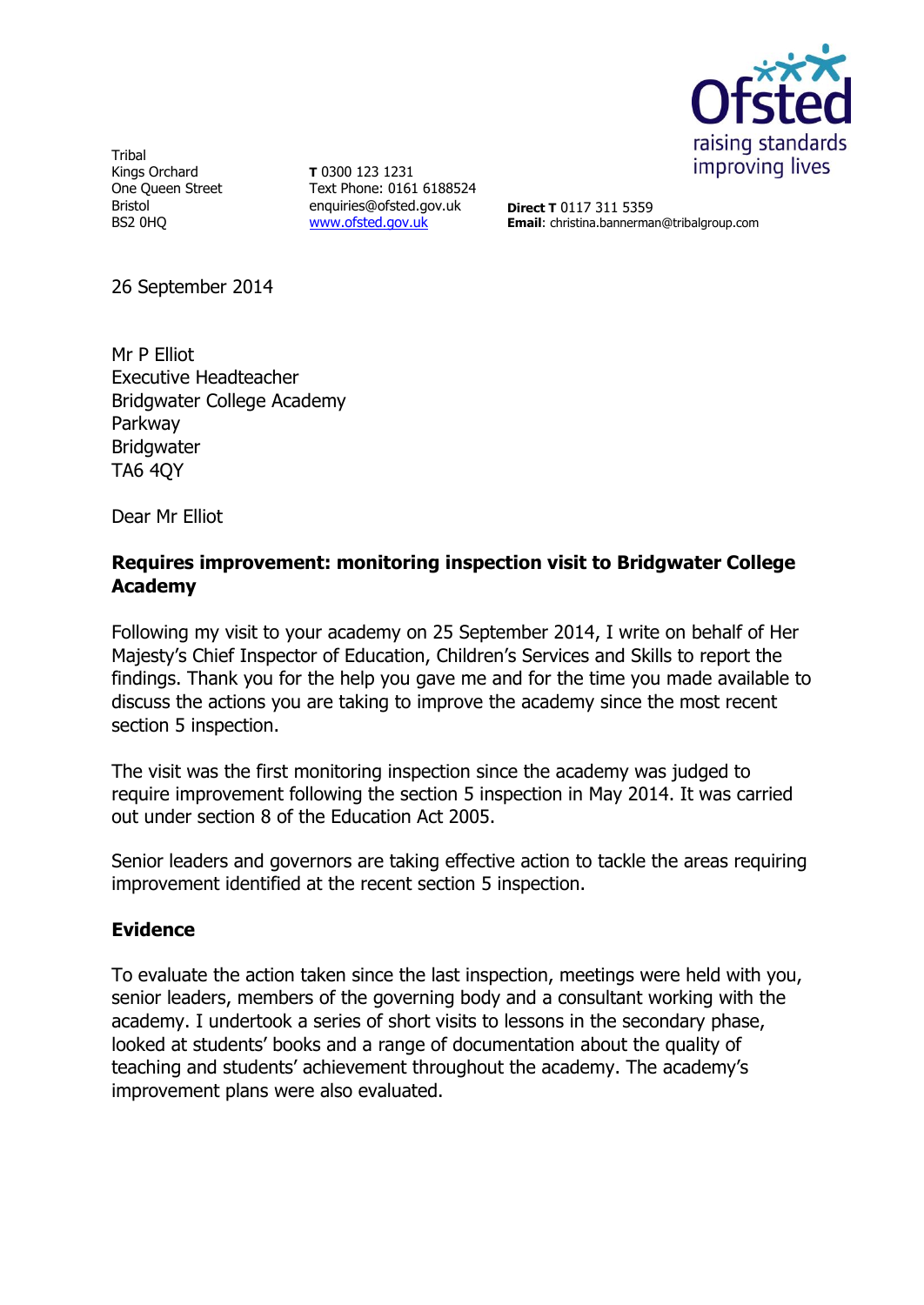

# **Context**

Since the section 5 inspection changes have been made to leadership roles and responsibilities. A new deputy headteacher has been appointed in the primary phase. Two teachers are on the Teach First Programme. Three new Intervention Mentor posts have been created to work with specific groups of students in the secondary phase. There is a supernumerary teacher to provide one-to-one support and small group interventions for Year 6 students. In addition, the extended academy day, known as lesson five, has been redesigned. A new academy wide assessment framework has replaced the National Curriculum Levels.

## **Main findings**

The school has devised and implemented high quality action plans to drive improvement. The closely integrated plans, covering all areas of the school's work and robust performance management systems provide a solid bedrock to ensure everyone involved with the academy is held firmly accountable for their own work and those they manage. It was clear from our visits to lessons and the work seen in the students' books that lesson planning has improved. Teachers' guidance to students enabling them to improve their work is now firmly rooted in practice. The refreshed academy values were evidenced in all classrooms and communal areas we visited. The theme 'in the pursuit of excellence' lays a clear common goal, which has been embraced by those who work and learn here.

More responsibility for improving teaching has been delegated to subject and aspect leaders. To support them in this work all staff with extra pay allowances for a Teaching and Learning Responsibility (TLR) are now enrolled on appropriate training to broaden their knowledge and understanding of effective leadership. In addition, those new to their roles have a mentor of high quality from the academy leadership team.

Due to the extensive amount of assessment information ('can do' statements) created by the new assessment structure the academy has sensibly moved to an electronic data collection system. Again, responsibility and accountability for measuring students' progress has rightly shifted to subject and aspect leaders.

Lesson observations are not used to provide a 'snap shot' of teaching, but as an effective way of sharing good and outstanding practice across the academy. The introduction of individual Personalised Learning Checklists (PLC) is helping students move smoothly from the junior phase of the academy to the senior phase.

Ofsted may carry out further visits and, where necessary, provide further support and challenge to the academy until its next section 5 inspection.